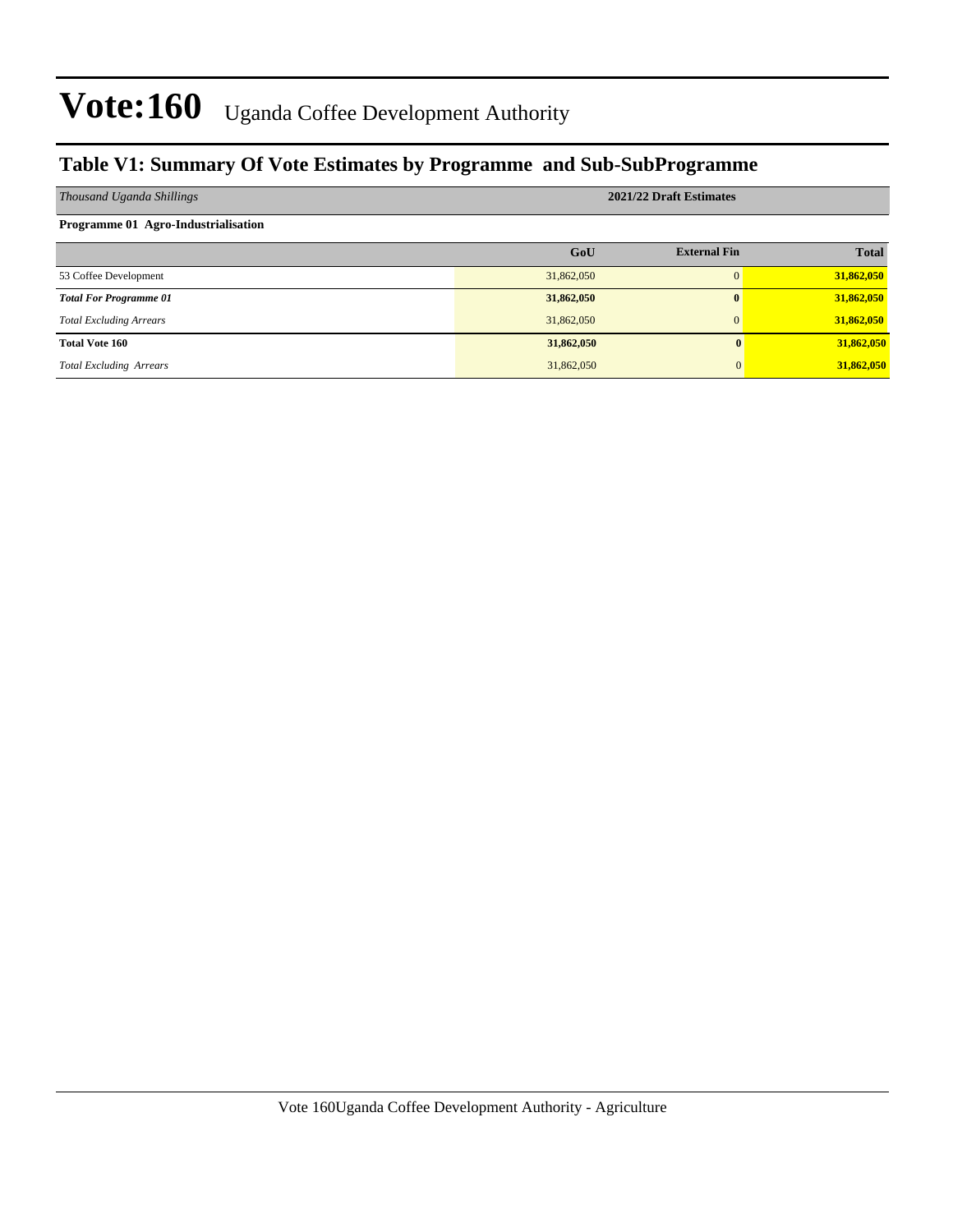### **Table V2: Summary Of Vote Estimates by Sub-SubProgramme,Department and Project**

| Thousand Uganda Shillings                                                 |                  | 2020/21 Approved Budget |                  | 2021/22 Draft Estimates |                               |                     |              |
|---------------------------------------------------------------------------|------------------|-------------------------|------------------|-------------------------|-------------------------------|---------------------|--------------|
| Sub-SubProgramme 53 Coffee Development                                    |                  |                         |                  |                         |                               |                     |              |
| <b>Recurrent Budget Estimates</b>                                         | <b>Wage</b>      | <b>Non-Wage</b>         | <b>AIA</b>       | <b>Total</b>            | <b>Wage</b>                   | <b>Non-Wage</b>     | <b>Total</b> |
| 01 Development Services                                                   | $\overline{0}$   | 79,516,031              | $\bf{0}$         | 79,516,031              | 4,348,202                     | 6,565,282           | 10,913,484   |
| 02 Quality and Regulatory Services                                        | $\boldsymbol{0}$ | 4,191,160               | $\mathbf{0}$     | 4,191,160               | 2,043,371                     | 2,355,622           | 4,398,992    |
| 03 Corporate Services                                                     | 7,671,548        | 17,691,278              | $\mathbf{0}$     | 25,362,826              | 2,915,581                     | 8,930,846           | 11,846,427   |
| 04 Strategy and Business Development                                      | $\overline{0}$   | 1,124,111               | $\overline{0}$   | 1,124,111               | 817,920                       | 822,171             | 1,640,091    |
| <b>Total Recurrent Budget Estimates for Sub-</b><br><b>SubProgramme</b>   | 7,671,548        | 102,522,579             | $\bf{0}$         | 110,194,128             | 10,125,074                    | 18,673,920          | 28,798,994   |
| Development Budget Estimates                                              | <b>GoU</b> Dev't | <b>External Fin</b>     | <b>AIA</b>       | <b>Total</b>            | <b>GoU Dev't External Fin</b> |                     | <b>Total</b> |
| 1683 Retooling of Uganda Coffee Development Authority                     | 3,063,055        | $\mathbf{0}$            | $\boldsymbol{0}$ | 3,063,055               | 3,063,055                     | $\overline{0}$      | 3,063,055    |
| <b>Total Development Budget Estimates for Sub-</b><br><b>SubProgramme</b> | 3,063,055        | $\bf{0}$                | $\bf{0}$         | 3,063,055               | 3,063,055                     | $\bf{0}$            | 3,063,055    |
|                                                                           | GoU              | <b>External Fin</b>     | <b>AIA</b>       | <b>Total</b>            | GoU                           | <b>External Fin</b> | <b>Total</b> |
| <b>Total For Sub-SubProgramme 53</b>                                      | 113,257,183      | $\bf{0}$                | $\bf{0}$         | 113,257,183             | 31,862,050                    | $\bf{0}$            | 31,862,050   |
| <b>Total Excluding Arrears</b>                                            | 105,883,944      | $\mathbf{0}$            | $\overline{0}$   | 105,883,944             | 31,862,050                    | $\overline{0}$      | 31,862,050   |
| <b>Total Vote 160</b>                                                     | 113,257,183      | $\bf{0}$                | $\bf{0}$         | 113,257,183             | 31,862,050                    | $\bf{0}$            | 31,862,050   |
| <b>Total Excluding Arrears</b>                                            | 105,883,944      | $\mathbf{0}$            | $\mathbf{0}$     | 105,883,944             | 31,862,050                    | $\overline{0}$      | 31,862,050   |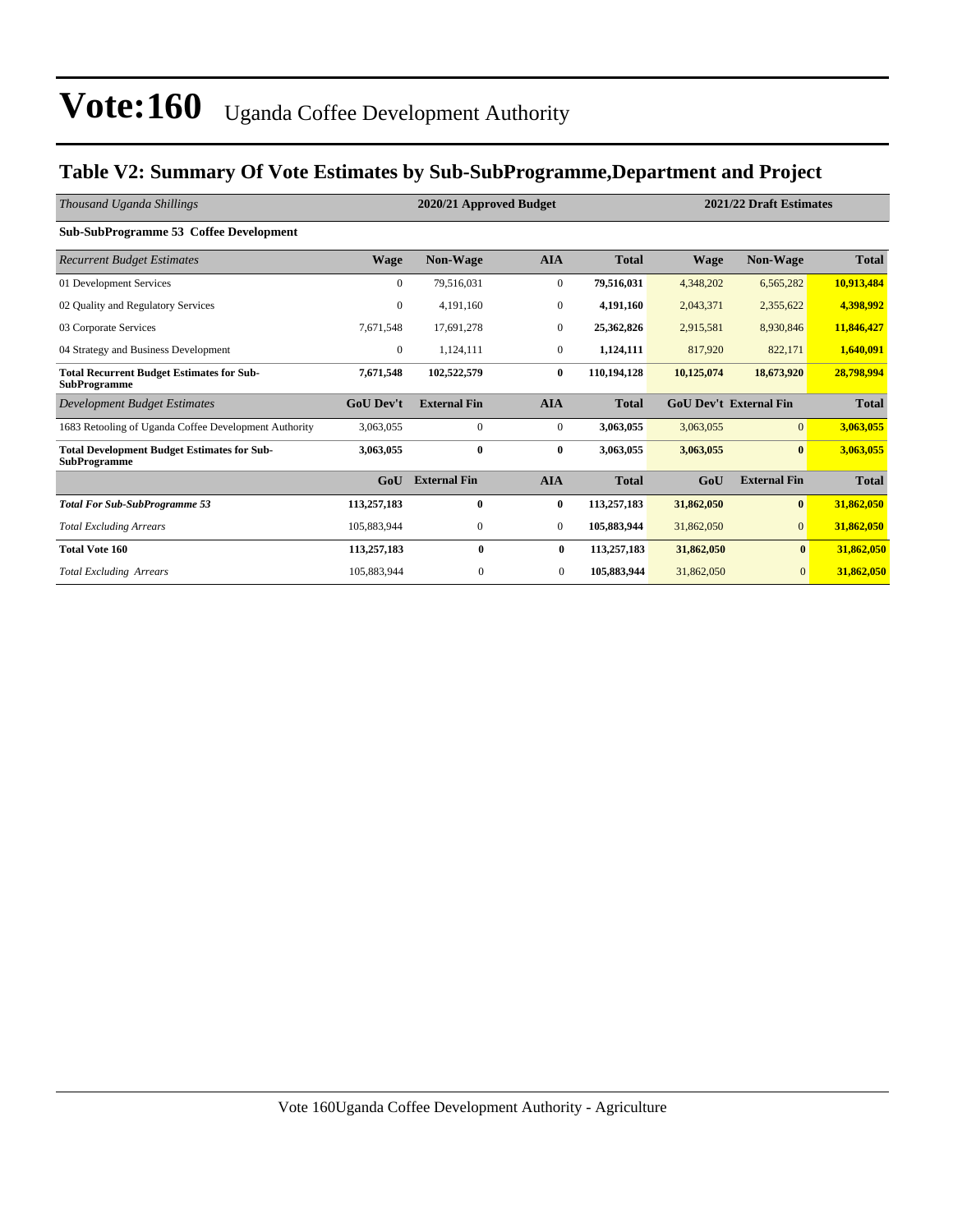### **Table V3: Summary Vote Estimates by Item**

| Thousand Uganda Shillings                                 |             | 2020/21 Approved Budget |                  |             | 2021/22 Draft Estimates |                     |                         |  |
|-----------------------------------------------------------|-------------|-------------------------|------------------|-------------|-------------------------|---------------------|-------------------------|--|
|                                                           | GoU         | <b>External Fin</b>     | AIA              | Total       | GoU                     | <b>External Fin</b> | <b>Total</b>            |  |
| <b>Employees, Goods and Services (Outputs Provided)</b>   | 101,024,518 | $\bf{0}$                | $\bf{0}$         | 101,024,518 | 27,472,984              | $\bf{0}$            | 27,472,984              |  |
| 211102 Contract Staff Salaries                            | 7,671,548   | $\bf{0}$                | $\bf{0}$         | 7,671,548   | 10,125,074              | $\bf{0}$            | 10,125,074              |  |
| 211103 Allowances (Inc. Casuals, Temporary)               | 2,491,014   | $\bf{0}$                | 0                | 2,491,014   | 2,859,466               | $\bf{0}$            | 2,859,466               |  |
| 212101 Social Security Contributions                      | 1,934,546   | $\bf{0}$                | $\bf{0}$         | 1,934,546   | 1,393,842               | $\bf{0}$            | 1,393,842               |  |
| 213001 Medical expenses (To employees)                    | 507,600     | $\bf{0}$                | $\bf{0}$         | 507,600     | 584,870                 | $\bf{0}$            | 584,870                 |  |
| 213002 Incapacity, death benefits and funeral expenses    | 35,000      | $\bf{0}$                | $\bf{0}$         | 35,000      | 30,000                  | $\bf{0}$            | 30,000                  |  |
| 213004 Gratuity Expenses                                  | 3,747,844   | $\bf{0}$                | $\bf{0}$         | 3,747,844   | 3,561,306               | $\bf{0}$            | 3,561,306               |  |
| 221001 Advertising and Public Relations                   | 1,090,824   | $\bf{0}$                | $\bf{0}$         | 1,090,824   | 849,062                 | $\bf{0}$            | 849,062                 |  |
| 221002 Workshops and Seminars                             | 1,923,333   | $\bf{0}$                | $\bf{0}$         | 1,923,333   | 231,995                 | $\bf{0}$            | 231,995                 |  |
| 221003 Staff Training                                     | 450,000     | $\bf{0}$                | $\bf{0}$         | 450,000     | 250,000                 | $\bf{0}$            | 250,000                 |  |
| 221005 Hire of Venue (chairs, projector, etc)             | 21,000      | $\bf{0}$                | $\bf{0}$         | 21,000      | $\bf{0}$                | $\bf{0}$            | $\overline{\mathbf{0}}$ |  |
| 221007 Books, Periodicals & Newspapers                    | 86,541      | $\bf{0}$                | $\bf{0}$         | 86,541      | 77,044                  | $\bf{0}$            | 77,044                  |  |
| 221009 Welfare and Entertainment                          | 92,670      | $\bf{0}$                | $\bf{0}$         | 92,670      | 121,480                 | $\bf{0}$            | 121,480                 |  |
| 221011 Printing, Stationery, Photocopying and Binding     | 478,974     | $\bf{0}$                | $\bf{0}$         | 478,974     | 233,671                 | $\bf{0}$            | 233,671                 |  |
| 221017 Subscriptions                                      | 47,755      | $\bf{0}$                | $\bf{0}$         | 47,755      | 61,292                  | $\bf{0}$            | 61,292                  |  |
| 222001 Telecommunications                                 | 156,191     | $\bf{0}$                | $\bf{0}$         | 156,191     | 122,118                 | $\bf{0}$            | 122,118                 |  |
| 222002 Postage and Courier                                | 24,400      | $\bf{0}$                | $\bf{0}$         | 24,400      | 12,000                  | $\bf{0}$            | 12,000                  |  |
| 222003 Information and communications technology<br>(ICT) | 601,176     | $\bf{0}$                | $\bf{0}$         | 601,176     | 504,648                 | $\bf{0}$            | 504,648                 |  |
| 223002 Rates                                              | 90,843      | $\bf{0}$                | $\bf{0}$         | 90,843      | 125,090                 | $\bf{0}$            | 125,090                 |  |
| 223003 Rent – (Produced Assets) to private entities       | 552,000     | $\bf{0}$                | $\bf{0}$         | 552,000     | 327,543                 | $\bf{0}$            | 327,543                 |  |
| 223004 Guard and Security services                        | 123,900     | $\bf{0}$                | $\bf{0}$         | 123,900     | 141,600                 | $\bf{0}$            | 141,600                 |  |
| 223005 Electricity                                        | 126,600     | $\bf{0}$                | $\bf{0}$         | 126,600     | 129,336                 | $\bf{0}$            | 129,336                 |  |
| 223006 Water                                              | 28,320      | $\bf{0}$                | $\bf{0}$         | 28,320      | 29,141                  | $\bf{0}$            | 29,141                  |  |
| 223007 Other Utilities- (fuel, gas, firewood, charcoal)   | $\bf{0}$    | $\bf{0}$                | $\bf{0}$         | 0           | 255,779                 | $\bf{0}$            | 255,779                 |  |
| 223901 Rent – (Produced Assets) to other govt. units      | 264,930     | $\bf{0}$                | $\bf{0}$         | 264,930     | $\bf{0}$                | $\bf{0}$            | $\bf{0}$                |  |
| 224004 Cleaning and Sanitation                            | 116,260     | $\bf{0}$                | 0                | 116,260     | 145,754                 | $\bf{0}$            | 145,754                 |  |
| 224005 Uniforms, Beddings and Protective Gear             | 12,750      | $\bf{0}$                | 0                | 12,750      | 20,000                  | $\bf{0}$            | 20,000                  |  |
| 224006 Agricultural Supplies                              | 58,187,997  | $\bf{0}$                | $\bf{0}$         | 58,187,997  | 385,622                 | $\bf{0}$            | 385,622                 |  |
| 225001 Consultancy Services- Short term                   | 7,383,926   | $\bf{0}$                | 0                | 7,383,926   | 254,320                 | $\bf{0}$            | 254,320                 |  |
| 225002 Consultancy Services-Long-term                     | 408,320     | 0                       | $\bf{0}$         | 408,320     | 19,224                  | $\bf{0}$            | 19,224                  |  |
| 225003 Taxes on (Professional) Services                   | 198,000     | $\bf{0}$                | 0                | 198,000     | 300,000                 | $\bf{0}$            | 300,000                 |  |
| 226001 Insurances                                         | 512,835     | $\bf{0}$                | 0                | 512,835     | 390,451                 | $\bf{0}$            | 390,451                 |  |
| 227001 Travel inland                                      | 8,581,137   | $\bf{0}$                | $\boldsymbol{0}$ | 8,581,137   | 3,311,097               | $\bf{0}$            | 3,311,097               |  |
| 227002 Travel abroad                                      | 1,107,250   | $\bf{0}$                | 0                | 1,107,250   | $\bf{0}$                | $\bf{0}$            | $\bf{0}$                |  |
| 227003 Carriage, Haulage, Freight and transport hire      | 19,317      | $\bf{0}$                | $\bf{0}$         | 19,317      | $\bf{0}$                | $\bf{0}$            | $\bf{0}$                |  |
| 227004 Fuel, Lubricants and Oils                          | 133,264     | $\bf{0}$                | 0                | 133,264     | 69,600                  | $\bf{0}$            | 69,600                  |  |
| 228001 Maintenance - Civil                                | 1,198,972   | $\bf{0}$                | 0                | 1,198,972   | 300,000                 | $\bf{0}$            | 300,000                 |  |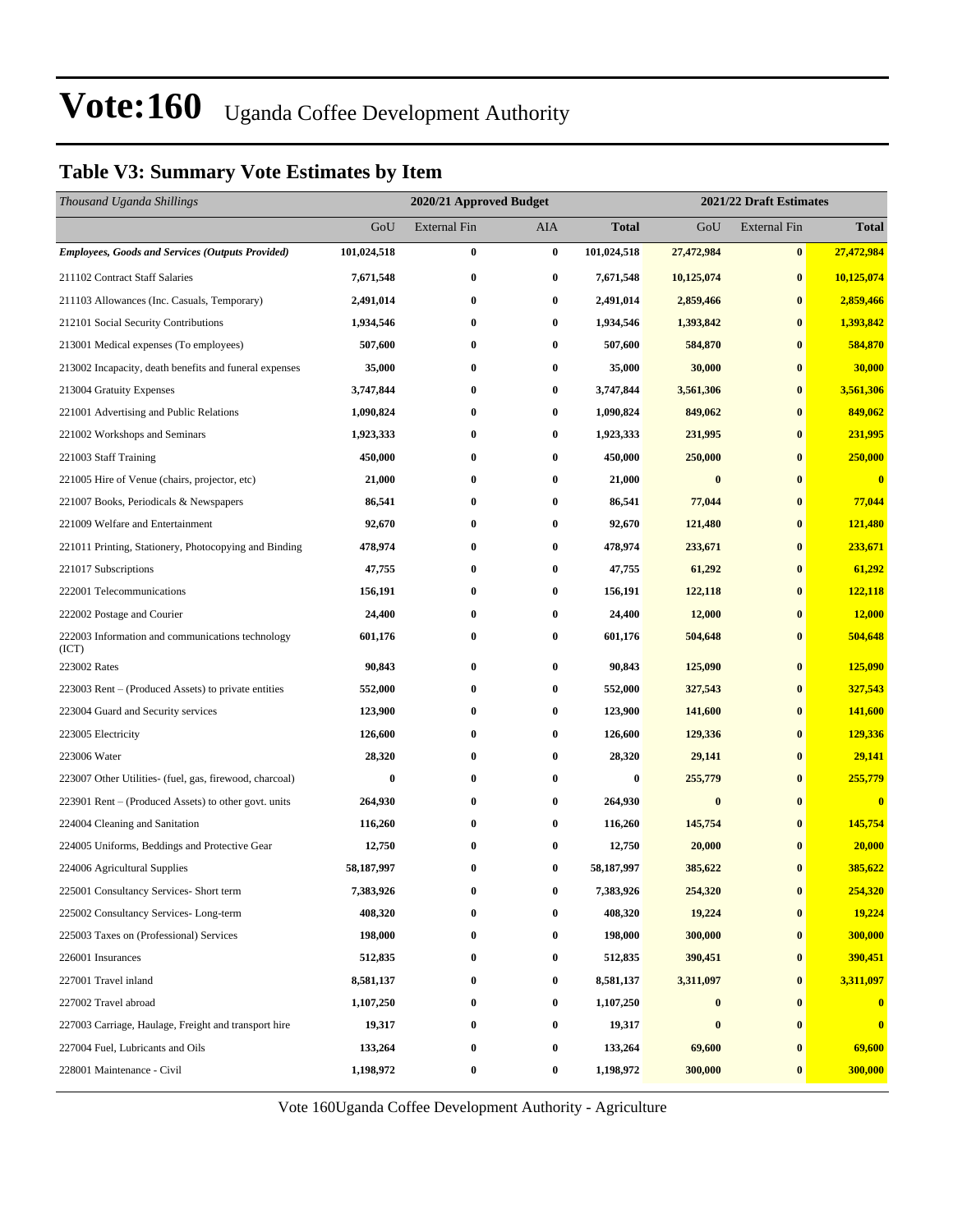| 228002 Maintenance - Vehicles                                    | 167,410     | $\mathbf{0}$ | $\mathbf{0}$   | 167,410     | 100,000    | $\mathbf{0}$   | 100,000      |
|------------------------------------------------------------------|-------------|--------------|----------------|-------------|------------|----------------|--------------|
| 228003 Maintenance – Machinery, Equipment &<br>Furniture         | 280,070     | $\bf{0}$     | $\bf{0}$       | 280,070     | 50,558     | $\bf{0}$       | 50,558       |
| 282101 Donations                                                 | 50,000      | $\bf{0}$     | $\bf{0}$       | 50,000      | 20,000     | $\mathbf{0}$   | 20,000       |
| 282102 Fines and Penalties/ Court wards                          | 120,000     | $\bf{0}$     | $\bf{0}$       | 120,000     | 80,000     | $\bf{0}$       | 80,000       |
| <b>Grants, Transfers and Subsides (Outputs Funded)</b>           | 1,796,371   | $\bf{0}$     | $\bf{0}$       | 1,796,371   | 1,326,010  | $\bf{0}$       | 1,326,010    |
| 262101 Contributions to International Organisations<br>(Current) | 1,796,371   | $\bf{0}$     | $\bf{0}$       | 1,796,371   | 1,326,010  | $\bf{0}$       | 1,326,010    |
| <b>Investment</b> (Capital Purchases)                            | 3,063,055   | $\bf{0}$     | $\bf{0}$       | 3,063,055   | 3,063,055  | $\bf{0}$       | 3,063,055    |
| 312101 Non-Residential Buildings                                 | 300,000     | $\bf{0}$     | $\bf{0}$       | 300,000     | 450,000    | $\bf{0}$       | 450,000      |
| 312201 Transport Equipment                                       | 2,148,795   | $\bf{0}$     | $\bf{0}$       | 2,148,795   | 1,384,755  | $\bf{0}$       | 1,384,755    |
| 312202 Machinery and Equipment                                   | 377,760     | $\bf{0}$     | $\bf{0}$       | 377,760     | 369,300    | $\bf{0}$       | 369,300      |
| 312203 Furniture & Fixtures                                      | $\bf{0}$    | $\bf{0}$     | $\bf{0}$       | $\bf{0}$    | 150,000    | $\bf{0}$       | 150,000      |
| 312213 ICT Equipment                                             | 236,500     | $\bf{0}$     | $\bf{0}$       | 236,500     | 709,000    | $\mathbf{0}$   | 709,000      |
| <b>Arrears</b>                                                   | 7,373,239   | $\bf{0}$     | $\bf{0}$       | 7,373,239   | $\bf{0}$   | $\mathbf{0}$   | $\bf{0}$     |
| 321605 Domestic arrears (Budgeting)                              | 7,373,239   | $\bf{0}$     | $\bf{0}$       | 7,373,239   | $\bf{0}$   | $\bf{0}$       | $\mathbf{0}$ |
| <b>Grand Total Vote 160</b>                                      | 113,257,183 | $\bf{0}$     | $\bf{0}$       | 113,257,183 | 31,862,050 | $\bf{0}$       | 31,862,050   |
| <b>Total Excluding Arrears</b>                                   | 105,883,944 | $\mathbf{0}$ | $\overline{0}$ | 105,883,944 | 31,862,050 | $\overline{0}$ | 31,862,050   |
|                                                                  |             |              |                |             |            |                |              |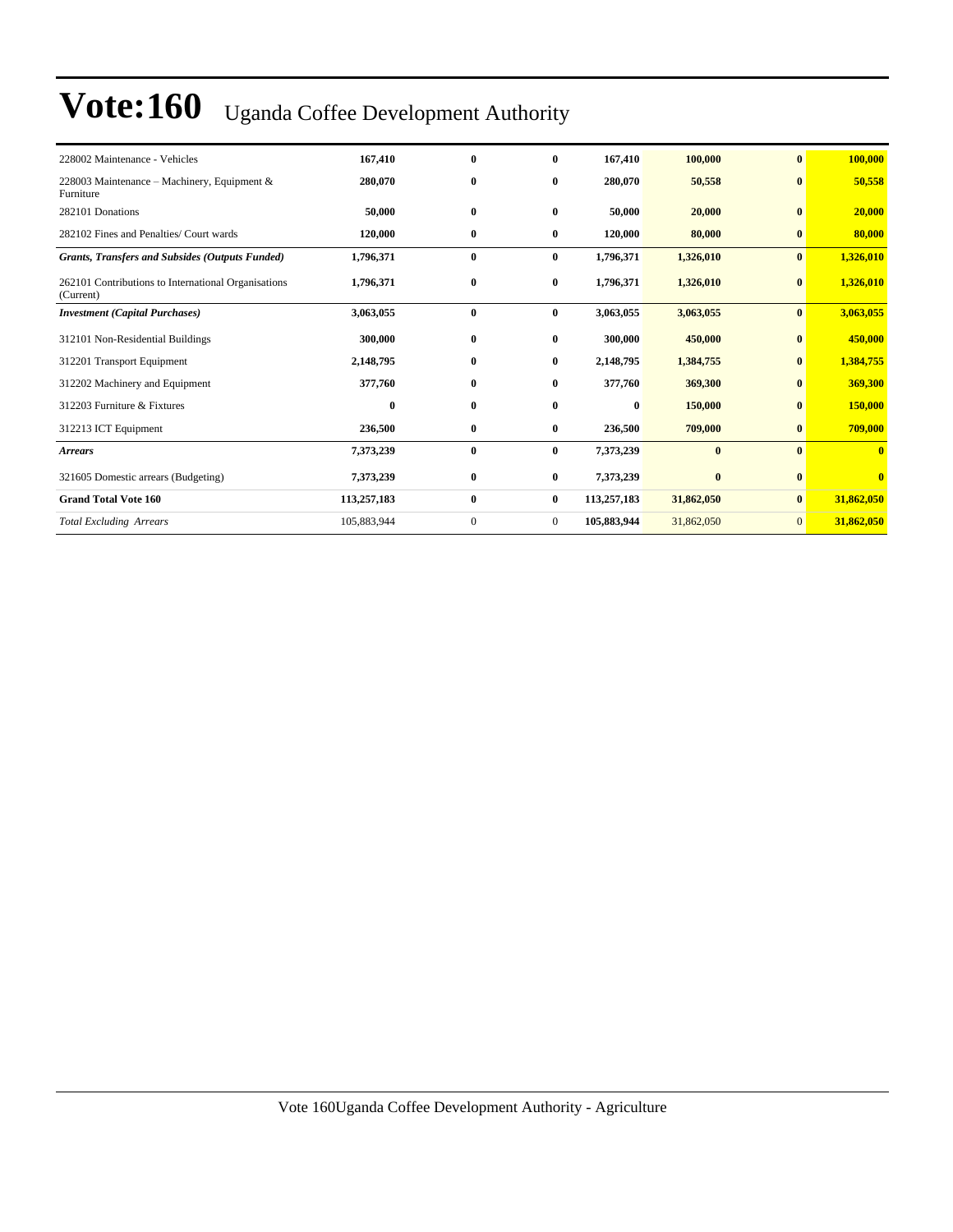### **Table V4: Detailed Estimates by Sub-SubProgramme, Department,Project and Output and Item**

#### *Sub-SubProgrammme 53 Coffee Development*

*Recurrent Budget Estimates*

#### **Department 01 Development Services**

| Thousand Uganda Shillings                                           |                       | 2020/21 Approved Budget |                  |              |                  | 2021/22 Draft Estimates |                         |
|---------------------------------------------------------------------|-----------------------|-------------------------|------------------|--------------|------------------|-------------------------|-------------------------|
| <b>Outputs Provided</b>                                             | Wage                  | Non Wage                | AIA              | <b>Total</b> | Wage             | Non Wage                | <b>Total</b>            |
| <b>Budget Output 015301 Production, Research &amp; Coordination</b> |                       |                         |                  |              |                  |                         |                         |
| 211102 Contract Staff Salaries                                      | $\mathbf{0}$          | $\mathbf{0}$            | $\overline{0}$   | $\bf{0}$     | 3,745,202        | $\overline{0}$          | 3,745,202               |
| 211103 Allowances (Inc. Casuals, Temporary)                         | $\mathbf{0}$          | $\boldsymbol{0}$        | $\overline{0}$   | $\bf{0}$     | $\mathbf{0}$     | 374,520                 | 374,520                 |
| 212101 Social Security Contributions                                | $\mathbf{0}$          | $\overline{0}$          | $\overline{0}$   | $\bf{0}$     | $\mathbf{0}$     | 486,876                 | 486,876                 |
| 213001 Medical expenses (To employees)                              | $\mathbf{0}$          | $\mathbf{0}$            | $\overline{0}$   | $\bf{0}$     | $\mathbf{0}$     | 224,000                 | 224,000                 |
| 213004 Gratuity Expenses                                            | $\Omega$              | $\mathbf{0}$            | $\overline{0}$   | $\bf{0}$     | $\mathbf{0}$     | 1,310,821               | 1,310,821               |
| 221001 Advertising and Public Relations                             | $\boldsymbol{0}$      | $\boldsymbol{0}$        | $\overline{0}$   | $\bf{0}$     | $\mathbf{0}$     | 164,000                 | 164,000                 |
| 221002 Workshops and Seminars                                       | $\mathbf{0}$          | 1,253,000               | $\overline{0}$   | 1,253,000    | $\mathbf{0}$     | 176,950                 | 176,950                 |
| 221003 Staff Training                                               | $\boldsymbol{0}$      | 100,000                 | $\boldsymbol{0}$ | 100,000      | $\mathbf{0}$     | $\mathbf{0}$            | $\bf{0}$                |
| 221011 Printing, Stationery, Photocopying and Binding               | $\boldsymbol{0}$      | 86,213                  | $\overline{0}$   | 86,213       | $\boldsymbol{0}$ | 140,000                 | 140,000                 |
| 223003 Rent – (Produced Assets) to private entities                 | $\mathbf{0}$          | 552,000                 | $\overline{0}$   | 552,000      | $\mathbf{0}$     | 254,000                 | 254,000                 |
| 223007 Other Utilities- (fuel, gas, firewood, charcoal)             | $\mathbf{0}$          | 0                       | $\boldsymbol{0}$ | $\bf{0}$     | $\mathbf{0}$     | 237,000                 | 237,000                 |
| 224006 Agricultural Supplies                                        | $\mathbf{0}$          | 55,100,260              | $\overline{0}$   | 55,100,260   | $\mathbf{0}$     | 207,500                 | 207,500                 |
| 225001 Consultancy Services- Short term                             | $\mathbf{0}$          | 6,100,000               | $\overline{0}$   | 6,100,000    | $\mathbf{0}$     | $\mathbf{0}$            | $\overline{0}$          |
| 226001 Insurances                                                   | $\mathbf{0}$          | $\overline{0}$          | $\overline{0}$   | $\bf{0}$     | $\mathbf{0}$     | 66,290                  | 66,290                  |
| 227001 Travel inland                                                | $\mathbf{0}$          | 7,417,700               | $\mathbf{0}$     | 7,417,700    | $\mathbf{0}$     | 2,520,911               | 2,520,911               |
| 227002 Travel abroad                                                | $\mathbf{0}$          | 123,750                 | $\mathbf{0}$     | 123,750      | $\mathbf{0}$     | $\mathbf{0}$            | $\bf{0}$                |
| <b>Total Cost of Budget Output 01</b>                               | 0                     | 70,732,923              | 0                | 70,732,923   | 3,745,202        | 6,162,869               | 9,908,071               |
| Budget Output 015306 Coffee Development in Northern Uganda          |                       |                         |                  |              |                  |                         |                         |
| 211102 Contract Staff Salaries                                      | $\mathbf{0}$          | $\boldsymbol{0}$        | $\overline{0}$   | $\bf{0}$     | 603,000          | $\overline{0}$          | 603,000                 |
| 211103 Allowances (Inc. Casuals, Temporary)                         | $\mathbf{0}$          | $\overline{0}$          | $\overline{0}$   | $\bf{0}$     | $\mathbf{0}$     | 60,300                  | 60,300                  |
| 212101 Social Security Contributions                                | $\Omega$              | $\mathbf{0}$            | $\overline{0}$   | $\bf{0}$     | $\mathbf{0}$     | 78,390                  | 78,390                  |
| 213001 Medical expenses (To employees)                              | $\mathbf{0}$          | $\boldsymbol{0}$        | $\overline{0}$   | $\bf{0}$     | $\boldsymbol{0}$ | 42,000                  | 42,000                  |
| 213004 Gratuity Expenses                                            | $\boldsymbol{0}$      | $\boldsymbol{0}$        | $\overline{0}$   | $\bf{0}$     | $\boldsymbol{0}$ | 211,050                 | 211,050                 |
| 221002 Workshops and Seminars                                       | $\boldsymbol{0}$      | 150,000                 | $\overline{0}$   | 150,000      | $\boldsymbol{0}$ | $\mathbf{0}$            | $\bf{0}$                |
| 224006 Agricultural Supplies                                        | $\boldsymbol{0}$      | 1,216,610               | $\overline{0}$   | 1,216,610    | $\boldsymbol{0}$ | $\overline{0}$          | $\overline{\mathbf{0}}$ |
| 226001 Insurances                                                   | $\mathbf{0}$          | $\boldsymbol{0}$        | $\overline{0}$   | $\bf{0}$     | $\mathbf{0}$     | 10,673                  | 10,673                  |
| 227001 Travel inland                                                | $\boldsymbol{0}$      | 43,259                  | $\overline{0}$   | 43,259       | $\mathbf{0}$     | $\mathbf{0}$            | $\overline{0}$          |
| <b>Total Cost of Budget Output 06</b>                               | $\boldsymbol{\theta}$ | 1,409,869               | 0                | 1,409,869    | 603,000          | 402,413                 | 1,005,413               |
| <b>Total Cost Of Outputs Provided</b>                               | $\bf{0}$              | 72,142,792              | $\bf{0}$         | 72,142,792   | 4,348,202        | 6,565,282               | 10,913,484              |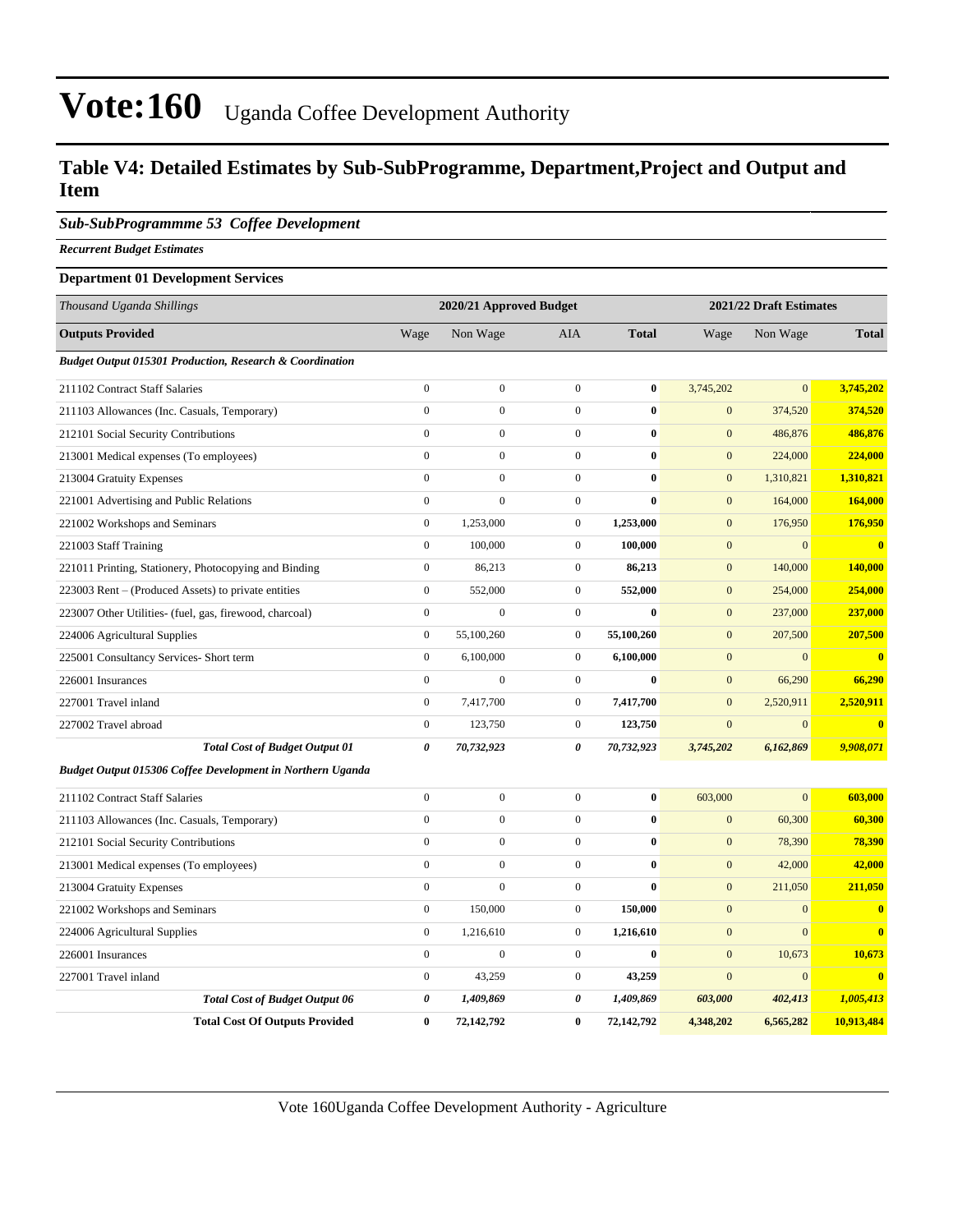| <b>Arrears</b>                                                   | Wage             | Non Wage                | <b>AIA</b>       | <b>Total</b> | Wage                    | Non Wage              | <b>Total</b>          |
|------------------------------------------------------------------|------------------|-------------------------|------------------|--------------|-------------------------|-----------------------|-----------------------|
| <b>Budget Output 015399 Arrears</b>                              |                  |                         |                  |              |                         |                       |                       |
| 321605 Domestic arrears (Budgeting)                              | $\boldsymbol{0}$ | 7,373,239               | $\boldsymbol{0}$ | 7,373,239    | $\overline{0}$          | $\mathbf{0}$          | $\bf{0}$              |
| <b>Total Cost of Budget Output 99</b>                            | 0                | 7,373,239               | 0                | 7,373,239    | $\boldsymbol{\theta}$   | $\boldsymbol{\theta}$ | $\boldsymbol{\theta}$ |
| <b>Total Cost Of Arrears</b>                                     | $\bf{0}$         | 7,373,239               | $\bf{0}$         | 7,373,239    | $\bf{0}$                | $\bf{0}$              | $\bf{0}$              |
| <b>Total Cost for Department 01</b>                              | $\bf{0}$         | 79,516,031              | $\bf{0}$         | 79,516,031   | 4,348,202               | 6,565,282             | 10,913,484            |
| <b>Total Excluding Arrears</b>                                   | $\mathbf{0}$     | 72,142,792              | $\boldsymbol{0}$ | 72,142,792   | 4,348,202               | 6,565,282             | 10,913,484            |
| <b>Department 02 Quality and Regulatory Services</b>             |                  |                         |                  |              |                         |                       |                       |
| Thousand Uganda Shillings                                        |                  | 2020/21 Approved Budget |                  |              | 2021/22 Draft Estimates |                       |                       |
| <b>Outputs Provided</b>                                          | Wage             | Non Wage                | <b>AIA</b>       | <b>Total</b> | Wage                    | Non Wage              | <b>Total</b>          |
| <b>Budget Output 015302 Quality Assurance</b>                    |                  |                         |                  |              |                         |                       |                       |
| 211102 Contract Staff Salaries                                   | $\boldsymbol{0}$ | $\overline{0}$          | $\boldsymbol{0}$ | $\bf{0}$     | 1,710,012               | $\mathbf{0}$          | 1,710,012             |
| 211103 Allowances (Inc. Casuals, Temporary)                      | $\boldsymbol{0}$ | 1,498                   | $\boldsymbol{0}$ | 1,498        | $\mathbf{0}$            | 171,001               | 171,001               |
| 212101 Social Security Contributions                             | $\boldsymbol{0}$ | $\boldsymbol{0}$        | $\boldsymbol{0}$ | $\bf{0}$     | $\mathbf{0}$            | 222,302               | 222,302               |
| 213001 Medical expenses (To employees)                           | $\overline{0}$   | $\mathbf{0}$            | $\mathbf{0}$     | $\bf{0}$     | $\mathbf{0}$            | 112,000               | <b>112,000</b>        |
| 213004 Gratuity Expenses                                         | $\overline{0}$   | $\mathbf{0}$            | $\mathbf{0}$     | $\bf{0}$     | $\mathbf{0}$            | 598,504               | 598,504               |
| 221002 Workshops and Seminars                                    | $\overline{0}$   | 106,886                 | $\boldsymbol{0}$ | 106,886      | $\mathbf{0}$            | 49,665                | 49,665                |
| 221011 Printing, Stationery, Photocopying and Binding            | $\boldsymbol{0}$ | 91,748                  | $\boldsymbol{0}$ | 91,748       | $\mathbf{0}$            | $\mathbf{0}$          | $\bf{0}$              |
| 221017 Subscriptions                                             | $\boldsymbol{0}$ | 20,697                  | $\boldsymbol{0}$ | 20,697       | $\mathbf{0}$            | $\mathbf{0}$          | $\bf{0}$              |
| 222002 Postage and Courier                                       | $\mathbf{0}$     | 6,400                   | $\boldsymbol{0}$ | 6,400        | $\mathbf{0}$            | $\overline{0}$        | $\bf{0}$              |
| 223007 Other Utilities- (fuel, gas, firewood, charcoal)          | $\mathbf{0}$     | $\mathbf{0}$            | $\boldsymbol{0}$ | $\mathbf{0}$ | $\mathbf{0}$            | 12,531                | 12,531                |
| 224006 Agricultural Supplies                                     | $\overline{0}$   | 154,603                 | $\boldsymbol{0}$ | 154,603      | $\mathbf{0}$            | 152,150               | 152,150               |
| 225001 Consultancy Services- Short term                          | $\boldsymbol{0}$ | 260,476                 | $\boldsymbol{0}$ | 260,476      | $\mathbf{0}$            | 106,000               | 106,000               |
| 226001 Insurances                                                | $\boldsymbol{0}$ | $\boldsymbol{0}$        | $\boldsymbol{0}$ | $\bf{0}$     | $\mathbf{0}$            | 30,267                | 30,267                |
| 227001 Travel inland                                             | $\overline{0}$   | 332,446                 | $\boldsymbol{0}$ | 332,446      | $\mathbf{0}$            | 362,049               | 362,049               |
| 227002 Travel abroad                                             | $\mathbf{0}$     | 9,907                   | $\boldsymbol{0}$ | 9,907        | $\mathbf{0}$            | $\mathbf{0}$          | $\bf{0}$              |
| 227004 Fuel, Lubricants and Oils                                 | $\boldsymbol{0}$ | 15,664                  | $\boldsymbol{0}$ | 15,664       | $\mathbf{0}$            | $\mathbf{0}$          | $\bf{0}$              |
| <b>Total Cost of Budget Output 02</b>                            | 0                | 1,000,326               | 0                | 1,000,326    | 1,710,012               | 1,816,469             | 3,526,481             |
| <b>Budget Output 015303 Value Addition and Generic Promotion</b> |                  |                         |                  |              |                         |                       |                       |
| 211102 Contract Staff Salaries                                   | $\boldsymbol{0}$ | $\boldsymbol{0}$        | $\boldsymbol{0}$ | $\bf{0}$     | 333,359                 | $\mathbf{0}$          | 333,359               |
| 211103 Allowances (Inc. Casuals, Temporary)                      | $\overline{0}$   | $\boldsymbol{0}$        | $\overline{0}$   | $\bf{0}$     | $\boldsymbol{0}$        | 33,336                | 33,336                |
| 212101 Social Security Contributions                             | $\mathbf{0}$     | $\boldsymbol{0}$        | $\boldsymbol{0}$ | $\bf{0}$     | $\boldsymbol{0}$        | 43,337                | 43,337                |
| 213001 Medical expenses (To employees)                           | $\overline{0}$   | $\boldsymbol{0}$        | $\overline{0}$   | $\bf{0}$     | $\mathbf{0}$            | 10,500                | 10,500                |
| 213004 Gratuity Expenses                                         | $\boldsymbol{0}$ | $\boldsymbol{0}$        | $\boldsymbol{0}$ | $\bf{0}$     | $\mathbf{0}$            | 116,676               | 116,676               |
| 221001 Advertising and Public Relations                          | $\boldsymbol{0}$ | 273,824                 | $\boldsymbol{0}$ | 273,824      | $\mathbf{0}$            | 132,025               | 132,025               |
| 221002 Workshops and Seminars                                    | $\mathbf{0}$     | 309,505                 | $\boldsymbol{0}$ | 309,505      | $\boldsymbol{0}$        | 5,380                 | 5,380                 |
| 221009 Welfare and Entertainment                                 | $\mathbf{0}$     | $\boldsymbol{0}$        | $\boldsymbol{0}$ | $\bf{0}$     | $\mathbf{0}$            | 2,280                 | 2,280                 |
| 221011 Printing, Stationery, Photocopying and Binding            | $\overline{0}$   | $\boldsymbol{0}$        | $\overline{0}$   | $\bf{0}$     | $\mathbf{0}$            | 671                   | 671                   |
| 221017 Subscriptions                                             | $\boldsymbol{0}$ | 9,866                   | $\boldsymbol{0}$ | 9,866        | $\mathbf{0}$            | 18,892                | 18,892                |
| 222001 Telecommunications                                        | $\boldsymbol{0}$ | $\boldsymbol{0}$        | $\boldsymbol{0}$ | $\bf{0}$     | $\mathbf{0}$            | 3,018                 | 3,018                 |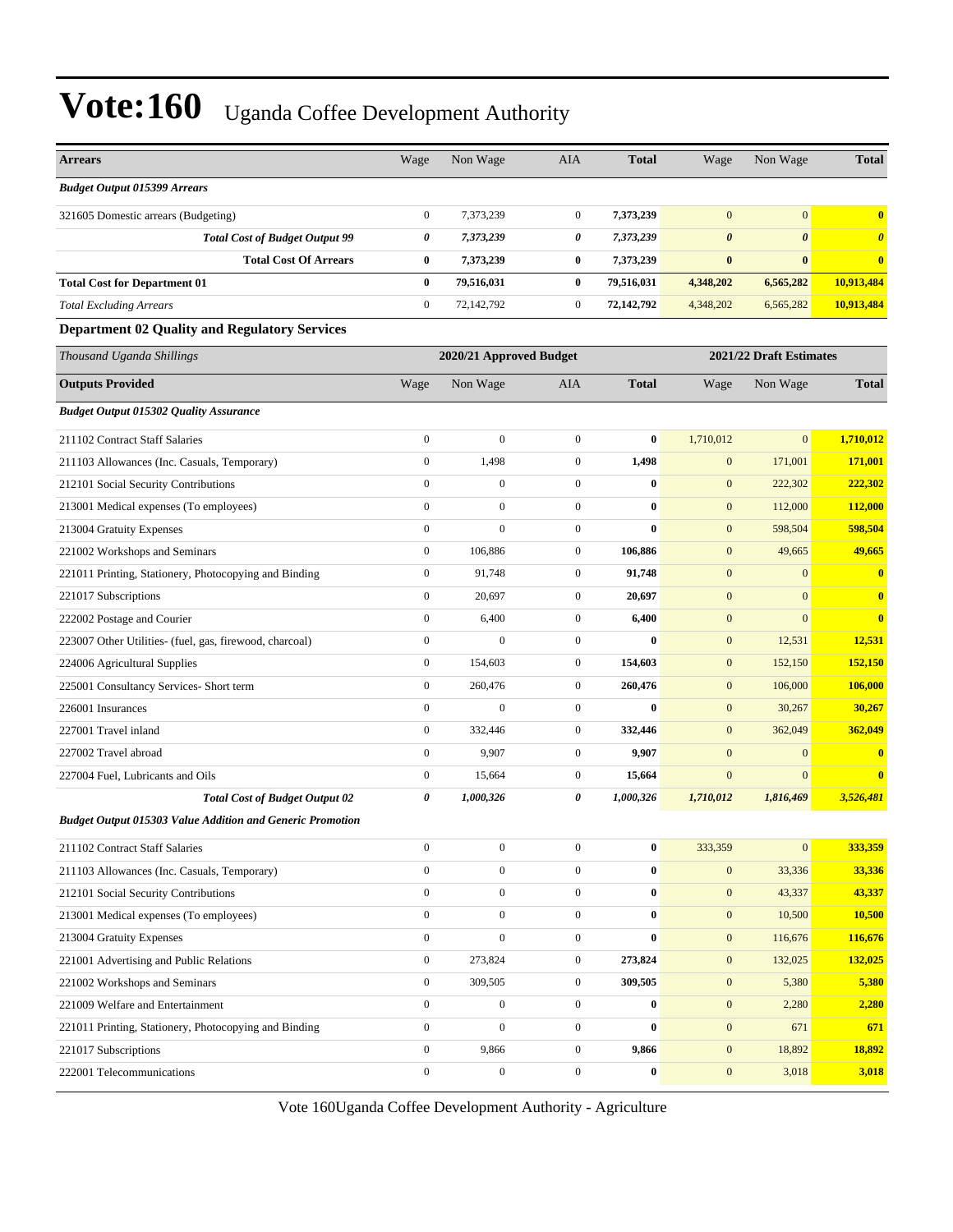| 222003 Information and communications technology (ICT)  | $\mathbf{0}$          | $\overline{0}$          | $\mathbf{0}$     | $\bf{0}$     | $\mathbf{0}$     | 1,676                   | 1,676        |  |
|---------------------------------------------------------|-----------------------|-------------------------|------------------|--------------|------------------|-------------------------|--------------|--|
| 223003 Rent – (Produced Assets) to private entities     | $\boldsymbol{0}$      | $\mathbf{0}$            | $\boldsymbol{0}$ | $\bf{0}$     | $\mathbf{0}$     | 73,543                  | 73,543       |  |
| 223005 Electricity                                      | $\mathbf{0}$          | $\overline{0}$          | $\boldsymbol{0}$ | $\bf{0}$     | $\mathbf{0}$     | 2,736                   | 2,736        |  |
| 223006 Water                                            | $\boldsymbol{0}$      | $\boldsymbol{0}$        | $\overline{0}$   | $\bf{0}$     | $\mathbf{0}$     | 821                     | 821          |  |
| 223007 Other Utilities- (fuel, gas, firewood, charcoal) | $\boldsymbol{0}$      | $\boldsymbol{0}$        | $\overline{0}$   | $\bf{0}$     | $\mathbf{0}$     | 6,248                   | 6,248        |  |
| 223901 Rent – (Produced Assets) to other govt. units    | $\boldsymbol{0}$      | 264,930                 | $\overline{0}$   | 264,930      | $\mathbf{0}$     | $\overline{0}$          | $\bf{0}$     |  |
| 224004 Cleaning and Sanitation                          | $\mathbf{0}$          | $\boldsymbol{0}$        | $\boldsymbol{0}$ | $\bf{0}$     | $\mathbf{0}$     | 4,694                   | 4,694        |  |
| 224006 Agricultural Supplies                            | $\boldsymbol{0}$      | 1,716,524               | $\overline{0}$   | 1,716,524    | $\mathbf{0}$     | 25,972                  | 25,972       |  |
| 225001 Consultancy Services- Short term                 | $\boldsymbol{0}$      | 54,100                  | $\boldsymbol{0}$ | 54,100       | $\mathbf{0}$     | $\overline{0}$          | $\bf{0}$     |  |
| 225002 Consultancy Services-Long-term                   | $\boldsymbol{0}$      | $\boldsymbol{0}$        | $\boldsymbol{0}$ | $\bf{0}$     | $\mathbf{0}$     | 19,224                  | 19,224       |  |
| 226001 Insurances                                       | $\boldsymbol{0}$      | $\mathbf{0}$            | $\boldsymbol{0}$ | $\bf{0}$     | $\boldsymbol{0}$ | 5,900                   | 5,900        |  |
| 227001 Travel inland                                    | $\boldsymbol{0}$      | 12,053                  | $\overline{0}$   | 12,053       | $\mathbf{0}$     | 32,224                  | 32,224       |  |
| 227002 Travel abroad                                    | $\boldsymbol{0}$      | 530,715                 | $\overline{0}$   | 530,715      | $\mathbf{0}$     | $\overline{0}$          | $\bf{0}$     |  |
| 227003 Carriage, Haulage, Freight and transport hire    | $\boldsymbol{0}$      | 19,317                  | $\overline{0}$   | 19,317       | $\mathbf{0}$     | $\overline{0}$          | $\bf{0}$     |  |
| <b>Total Cost of Budget Output 03</b>                   | $\boldsymbol{\theta}$ | 3,190,834               | 0                | 3,190,834    | 333,359          | 539,152                 | 872,511      |  |
| <b>Total Cost Of Outputs Provided</b>                   | $\bf{0}$              | 4,191,160               | $\bf{0}$         | 4,191,160    | 2,043,371        | 2,355,622               | 4,398,992    |  |
| <b>Total Cost for Department 02</b>                     | $\bf{0}$              | 4,191,160               | $\bf{0}$         | 4,191,160    | 2,043,371        | 2,355,622               | 4,398,992    |  |
| <b>Total Excluding Arrears</b>                          | $\boldsymbol{0}$      | 4,191,160               | $\boldsymbol{0}$ | 4,191,160    | 2,043,371        | 2,355,622               | 4,398,992    |  |
| <b>Department 03 Corporate Services</b>                 |                       |                         |                  |              |                  |                         |              |  |
| Thousand Uganda Shillings                               |                       | 2020/21 Approved Budget |                  |              |                  | 2021/22 Draft Estimates |              |  |
| <b>Outputs Provided</b>                                 | Wage                  | Non Wage                | AIA              | <b>Total</b> | Wage             | Non Wage                | <b>Total</b> |  |
| <b>Budget Output 015307 Establishment Costs</b>         |                       |                         |                  |              |                  |                         |              |  |
| 211102 Contract Staff Salaries                          | 7,671,548             | $\overline{0}$          | $\overline{0}$   | 7,671,548    | 2,915,581        | $\Omega$                | 2,915,581    |  |
| 211103 Allowances (Inc. Casuals, Temporary)             | $\mathbf{0}$          | 2,489,516               | $\overline{0}$   | 2,489,516    | $\mathbf{0}$     | 2,120,661               | 2,120,661    |  |
| 212101 Social Security Contributions                    | $\boldsymbol{0}$      | 1,934,546               | $\mathbf{0}$     | 1,934,546    | $\mathbf{0}$     | 456,608                 | 456,608      |  |
| 213001 Medical expenses (To employees)                  | $\mathbf{0}$          | 507,600                 | $\overline{0}$   | 507,600      | $\mathbf{0}$     | 158,970                 | 158,970      |  |
| 213002 Incapacity, death benefits and funeral expenses  | $\boldsymbol{0}$      | 35,000                  | $\overline{0}$   | 35,000       | $\mathbf{0}$     | 30,000                  | 30,000       |  |
| 213004 Gratuity Expenses                                | $\boldsymbol{0}$      | 3,747,844               | $\overline{0}$   | 3,747,844    | $\mathbf{0}$     | 1,037,984               | 1,037,984    |  |
| 221001 Advertising and Public Relations                 | $\boldsymbol{0}$      | 817,000                 | $\overline{0}$   | 817,000      | $\mathbf{0}$     | 553,038                 | 553,038      |  |
| 221002 Workshops and Seminars                           | $\mathbf{0}$          | 103,942                 | $\overline{0}$   | 103,942      | $\mathbf{0}$     | $\overline{0}$          | $\bf{0}$     |  |
|                                                         |                       |                         |                  |              |                  |                         |              |  |
| 221003 Staff Training                                   | $\mathbf{0}$          | 350,000                 | $\mathbf{0}$     | 350,000      | $\boldsymbol{0}$ | 250,000                 | 250,000      |  |
| 221005 Hire of Venue (chairs, projector, etc)           | $\mathbf{0}$          | 21,000                  | $\overline{0}$   | 21,000       | $\boldsymbol{0}$ | $\overline{0}$          | $\bf{0}$     |  |
| 221007 Books, Periodicals & Newspapers                  | $\boldsymbol{0}$      | 11,784                  | $\boldsymbol{0}$ | 11,784       | $\mathbf{0}$     | 41,800                  | 41,800       |  |
| 221009 Welfare and Entertainment                        | $\boldsymbol{0}$      | 92,670                  | $\overline{0}$   | 92,670       | $\mathbf{0}$     | 119,200                 | 119,200      |  |

221017 Subscriptions 0 12,550 0 **12,550** 0 10,700 **10,700** 222001 Telecommunications 0 156,191 0 **156,191** 0 119,100 **119,100** 222002 Postage and Courier 0 18,000 0 **18,000** 0 12,000 **12,000**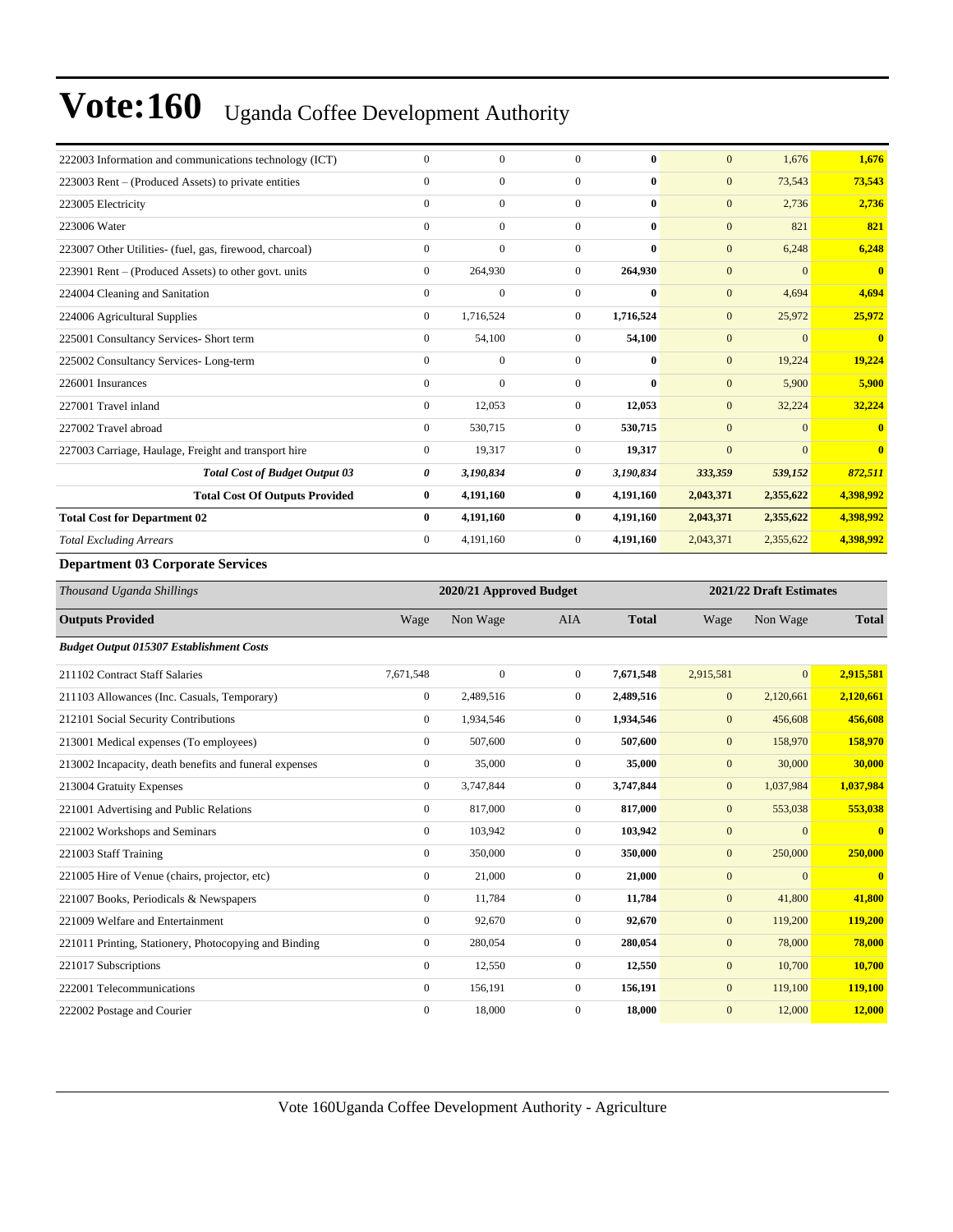| 222003 Information and communications technology (ICT)                             | $\boldsymbol{0}$          | 575,482                   | $\mathbf{0}$     | 575,482      | $\boldsymbol{0}$      | 502,972                 | 502,972                 |
|------------------------------------------------------------------------------------|---------------------------|---------------------------|------------------|--------------|-----------------------|-------------------------|-------------------------|
| 223002 Rates                                                                       | $\boldsymbol{0}$          | 90,843                    | $\mathbf{0}$     | 90,843       | $\boldsymbol{0}$      | 125,090                 | 125,090                 |
| 223004 Guard and Security services                                                 | $\boldsymbol{0}$          | 123,900                   | $\mathbf{0}$     | 123,900      | $\mathbf{0}$          | 141,600                 | 141,600                 |
| 223005 Electricity                                                                 | $\boldsymbol{0}$          | 126,600                   | $\mathbf{0}$     | 126,600      | $\boldsymbol{0}$      | 126,600                 | 126,600                 |
| 223006 Water                                                                       | $\boldsymbol{0}$          | 28,320                    | $\mathbf{0}$     | 28,320       | $\boldsymbol{0}$      | 28,320                  | 28,320                  |
| 224004 Cleaning and Sanitation                                                     | $\boldsymbol{0}$          | 116,260                   | $\mathbf{0}$     | 116,260      | $\mathbf{0}$          | 141,060                 | 141,060                 |
| 224005 Uniforms, Beddings and Protective Gear                                      | $\boldsymbol{0}$          | 12,750                    | $\mathbf{0}$     | 12,750       | $\boldsymbol{0}$      | 20,000                  | 20,000                  |
| 225001 Consultancy Services- Short term                                            | $\boldsymbol{0}$          | 583,000                   | $\mathbf{0}$     | 583,000      | $\mathbf{0}$          | 128,320                 | 128,320                 |
| 225002 Consultancy Services-Long-term                                              | $\boldsymbol{0}$          | 408,320                   | $\mathbf{0}$     | 408,320      | $\boldsymbol{0}$      | $\mathbf{0}$            | $\overline{\mathbf{0}}$ |
| 225003 Taxes on (Professional) Services                                            | $\boldsymbol{0}$          | 198,000                   | $\mathbf{0}$     | 198,000      | $\boldsymbol{0}$      | 300,000                 | 300,000                 |
| 226001 Insurances                                                                  | $\boldsymbol{0}$          | 512,835                   | $\mathbf{0}$     | 512,835      | $\mathbf{0}$          | 272,843                 | 272,843                 |
| 227001 Travel inland                                                               | $\boldsymbol{0}$          | 276,919                   | $\mathbf{0}$     | 276,919      | $\mathbf{0}$          | 209,813                 | 209,813                 |
| 227002 Travel abroad                                                               | $\boldsymbol{0}$          | 329,928                   | $\mathbf{0}$     | 329,928      | $\boldsymbol{0}$      | $\mathbf{0}$            | $\overline{\mathbf{0}}$ |
| 227004 Fuel, Lubricants and Oils                                                   | $\boldsymbol{0}$          | 117,600                   | $\mathbf{0}$     | 117,600      | $\boldsymbol{0}$      | 69,600                  | 69,600                  |
| 228001 Maintenance - Civil                                                         | $\boldsymbol{0}$          | 1,198,972                 | $\mathbf{0}$     | 1,198,972    | $\boldsymbol{0}$      | 300,000                 | 300,000                 |
| 228002 Maintenance - Vehicles                                                      | $\boldsymbol{0}$          | 167,410                   | $\mathbf{0}$     | 167,410      | $\mathbf{0}$          | 100,000                 | 100,000                 |
| 228003 Maintenance - Machinery, Equipment & Furniture                              | $\boldsymbol{0}$          | 280,070                   | $\mathbf{0}$     | 280,070      | $\boldsymbol{0}$      | 50,558                  | 50,558                  |
| 282101 Donations                                                                   | $\boldsymbol{0}$          | 50,000                    | $\mathbf{0}$     | 50,000       | $\boldsymbol{0}$      | 20,000                  | 20,000                  |
| 282102 Fines and Penalties/ Court wards                                            | $\boldsymbol{0}$          | 120,000                   | $\mathbf{0}$     | 120,000      | $\boldsymbol{0}$      | 80,000                  | 80,000                  |
| <b>Total Cost of Budget Output 07</b>                                              | 7,671,548                 | 15,894,907                | 0                | 23,566,455   | 2,915,581             | 7,604,836               | 10,520,417              |
| <b>Total Cost Of Outputs Provided</b>                                              | 7,671,548                 | 15,894,907                | $\bf{0}$         | 23,566,455   | 2,915,581             | 7,604,836               | 10,520,417              |
|                                                                                    |                           |                           |                  |              |                       |                         |                         |
| <b>Outputs Funded</b>                                                              | Wage                      | Non Wage                  | <b>AIA</b>       | <b>Total</b> | Wage                  | Non Wage                | <b>Total</b>            |
| <b>Budget Output 015351 Contributions to International Organizations</b>           |                           |                           |                  |              |                       |                         |                         |
| 262101 Contributions to International Organisations (Current)                      | $\boldsymbol{0}$          | 1,796,371                 | $\mathbf{0}$     | 1,796,371    | $\boldsymbol{0}$      | 1,326,010               | 1,326,010               |
| o/w Contributions to the IACO administrative budget                                | $\boldsymbol{\theta}$     | $\boldsymbol{\mathit{0}}$ | 0                | $\bf{0}$     | $\boldsymbol{0}$      | 1,100,000               | 1,100,000               |
| o/w Contributions to the African Coffee Research Network<br>(ACRN)                 | $\boldsymbol{\mathit{0}}$ | 0                         | 0                | $\bf{0}$     | $\boldsymbol{0}$      | 6,710                   | 6,710                   |
| o/w Contributions to ICO administrative budget                                     | $\boldsymbol{\mathit{0}}$ | $\theta$                  | $\theta$         | $\bf{0}$     | $\boldsymbol{\theta}$ | 219,300                 | 219,300                 |
| o/w Contribution to ICO                                                            | $\boldsymbol{\mathit{0}}$ | 395,783                   | 0                | 395,783      | $\boldsymbol{\theta}$ | $\boldsymbol{\theta}$   | $\bf{0}$                |
| o/w Contributions to ACRN                                                          | $\theta$                  | 6,710                     | 0                | 6,710        | $\boldsymbol{\theta}$ | $\theta$                | $\bf{0}$                |
| o/w Contribution to IACO                                                           | 0                         | 1,393,878                 | 0                | 1,393,878    | $\boldsymbol{\theta}$ | $\theta$                | $\bf{0}$                |
| <b>Total Cost of Budget Output 51</b>                                              | 0                         | 1,796,371                 | $\pmb{\theta}$   | 1,796,371    | 0                     | 1,326,010               | 1,326,010               |
| <b>Total Cost Of Outputs Funded</b>                                                | $\bf{0}$                  | 1,796,371                 | $\bf{0}$         | 1,796,371    | $\bf{0}$              | 1,326,010               | 1,326,010               |
| <b>Total Cost for Department 03</b>                                                | 7,671,548                 | 17,691,278                | $\bf{0}$         | 25,362,826   | 2,915,581             | 8,930,846               | 11,846,427              |
| <b>Total Excluding Arrears</b>                                                     | 7,671,548                 | 17,691,278                | $\boldsymbol{0}$ | 25,362,826   | 2,915,581             | 8,930,846               | 11,846,427              |
| <b>Department 04 Strategy and Business Development</b>                             |                           |                           |                  |              |                       |                         |                         |
| Thousand Uganda Shillings                                                          |                           | 2020/21 Approved Budget   |                  |              |                       | 2021/22 Draft Estimates |                         |
| <b>Outputs Provided</b>                                                            | Wage                      | Non Wage                  | AIA              | <b>Total</b> | Wage                  | Non Wage                | <b>Total</b>            |
| <b>Budget Output 015305 Information Dissemination for Marketing and Production</b> |                           |                           |                  |              |                       |                         |                         |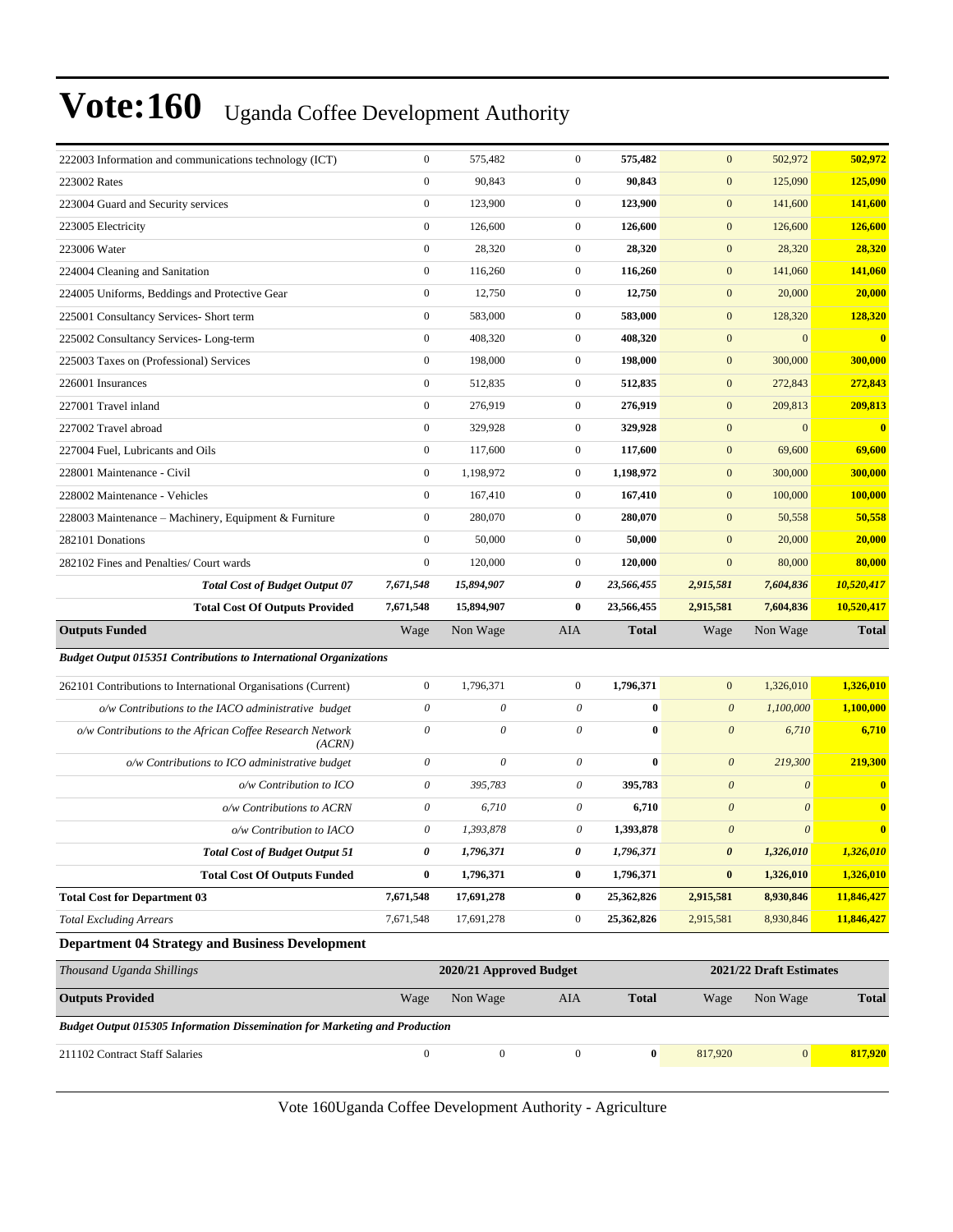| 211103 Allowances (Inc. Casuals, Temporary)            | $\mathbf{0}$     | $\mathbf{0}$     | $\mathbf{0}$   | $\bf{0}$     | $\mathbf{0}$     | 99,648   | 99,648         |
|--------------------------------------------------------|------------------|------------------|----------------|--------------|------------------|----------|----------------|
| 212101 Social Security Contributions                   | $\mathbf{0}$     | $\boldsymbol{0}$ | $\overline{0}$ | $\bf{0}$     | $\mathbf{0}$     | 106,330  | 106,330        |
| 213001 Medical expenses (To employees)                 | $\boldsymbol{0}$ | $\boldsymbol{0}$ | $\mathbf{0}$   | $\bf{0}$     | $\mathbf{0}$     | 37,400   | 37,400         |
| 213004 Gratuity Expenses                               | $\mathbf{0}$     | $\mathbf{0}$     | $\mathbf{0}$   | $\mathbf{0}$ | $\mathbf{0}$     | 286,272  | 286,272        |
| 221007 Books, Periodicals & Newspapers                 | $\mathbf{0}$     | 74,757           | $\mathbf{0}$   | 74,757       | $\mathbf{0}$     | 35,244   | 35,244         |
| 221011 Printing, Stationery, Photocopying and Binding  | $\mathbf{0}$     | 20,958           | $\mathbf{0}$   | 20,958       | $\mathbf{0}$     | 15,000   | 15,000         |
| 221017 Subscriptions                                   | $\mathbf{0}$     | 4,642            | $\mathbf{0}$   | 4,642        | $\mathbf{0}$     | 31,700   | 31,700         |
| 222003 Information and communications technology (ICT) | $\mathbf{0}$     | 25,694           | $\overline{0}$ | 25,694       | $\boldsymbol{0}$ | $\Omega$ | $\overline{0}$ |
| 225001 Consultancy Services- Short term                | $\mathbf{0}$     | 386,350          | $\overline{0}$ | 386,350      | $\mathbf{0}$     | 20,000   | 20,000         |
| 226001 Insurances                                      | $\mathbf{0}$     | $\mathbf{0}$     | $\mathbf{0}$   | $\bf{0}$     | $\mathbf{0}$     | 4,477    | 4,477          |
| 227001 Travel inland                                   | $\mathbf{0}$     | 498,759          | $\Omega$       | 498,759      | $\mathbf{0}$     | 186,100  | 186,100        |
| 227002 Travel abroad                                   | $\overline{0}$   | 112,950          | $\overline{0}$ | 112,950      | $\mathbf{0}$     | $\Omega$ | $\mathbf{0}$   |
| <b>Total Cost of Budget Output 05</b>                  | 0                | 1,124,111        | 0              | 1,124,111    | 817,920          | 822,171  | 1,640,091      |
| <b>Total Cost Of Outputs Provided</b>                  | $\bf{0}$         | 1,124,111        | $\bf{0}$       | 1,124,111    | 817,920          | 822,171  | 1,640,091      |
| <b>Total Cost for Department 04</b>                    | $\bf{0}$         | 1,124,111        | $\bf{0}$       | 1,124,111    | 817,920          | 822,171  | 1,640,091      |
| <b>Total Excluding Arrears</b>                         | $\mathbf{0}$     | 1,124,111        | $\overline{0}$ | 1,124,111    | 817,920          | 822,171  | 1,640,091      |
| <b>Development Budget Estimates</b>                    |                  |                  |                |              |                  |          |                |

#### **Project 1683 Retooling of Uganda Coffee Development Authority**

| Thousand Uganda Shillings                                                            |                               | 2020/21 Approved Budget |                       |                       |           | 2021/22 Draft Estimates       |              |  |
|--------------------------------------------------------------------------------------|-------------------------------|-------------------------|-----------------------|-----------------------|-----------|-------------------------------|--------------|--|
| <b>Capital Purchases</b>                                                             | <b>GoU Dev't External Fin</b> |                         | <b>AIA</b>            | <b>Total</b>          |           | <b>GoU</b> Dev't External Fin | <b>Total</b> |  |
| <b>Budget Output 015372 Government Buildings and Administrative Infrastruture</b>    |                               |                         |                       |                       |           |                               |              |  |
| 312101 Non-Residential Buildings                                                     | 300,000                       | $\boldsymbol{0}$        | $\boldsymbol{0}$      | 300,000               | 450,000   | $\mathbf{0}$                  | 450,000      |  |
| <b>Total Cost Of Budget Output 015372</b>                                            | 300,000                       | 0                       | $\theta$              | 300,000               | 450,000   | $\boldsymbol{\theta}$         | 450,000      |  |
| <b>Budget Output 015375 Purchase of Motor Vehicles and Other Transport Equipment</b> |                               |                         |                       |                       |           |                               |              |  |
| 312201 Transport Equipment                                                           | 2,148,795                     | $\overline{0}$          | $\overline{0}$        | 2,148,795             | 1,384,755 | $\mathbf{0}$                  | 1,384,755    |  |
| <b>Total Cost Of Budget Output 015375</b>                                            | 2,148,795                     | 0                       | 0                     | 2,148,795             | 1,384,755 | $\boldsymbol{\theta}$         | 1,384,755    |  |
| <b>Budget Output 015376 Purchase of Office and ICT Equipment, including Software</b> |                               |                         |                       |                       |           |                               |              |  |
| 312213 ICT Equipment                                                                 | 236,500                       | $\overline{0}$          | $\mathbf{0}$          | 236,500               | 709,000   | $\mathbf{0}$                  | 709,000      |  |
| <b>Total Cost Of Budget Output 015376</b>                                            | 236,500                       | 0                       | 0                     | 236,500               | 709,000   | $\boldsymbol{\theta}$         | 709,000      |  |
| <b>Budget Output 015377 Purchase of Specialised Machinery and Equipment</b>          |                               |                         |                       |                       |           |                               |              |  |
| 312202 Machinery and Equipment                                                       | 377,760                       | $\boldsymbol{0}$        | $\overline{0}$        | 377,760               | 369,300   | $\mathbf{0}$                  | 369,300      |  |
| <b>Total Cost Of Budget Output 015377</b>                                            | 377,760                       | 0                       | 0                     | 377,760               | 369,300   | $\boldsymbol{\theta}$         | 369,300      |  |
| Budget Output 015378 Purchase of Office and Residential Furniture and Fittings       |                               |                         |                       |                       |           |                               |              |  |
| 312203 Furniture & Fixtures                                                          | $\mathbf{0}$                  | $\overline{0}$          | $\overline{0}$        | $\bf{0}$              | 150,000   | $\mathbf{0}$                  | 150,000      |  |
| <b>Total Cost Of Budget Output 015378</b>                                            | 0                             | $\theta$                | $\boldsymbol{\theta}$ | $\boldsymbol{\theta}$ | 150,000   | $\boldsymbol{\theta}$         | 150,000      |  |
| <b>Total Cost for Capital Purchases</b>                                              | 3,063,055                     | $\boldsymbol{0}$        | $\boldsymbol{0}$      | 3,063,055             | 3,063,055 | $\overline{0}$                | 3,063,055    |  |
| <b>Total Cost for Project: 1683</b>                                                  | 3,063,055                     | $\overline{0}$          | $\overline{0}$        | 3,063,055             | 3,063,055 | $\overline{0}$                | 3,063,055    |  |
| <b>Total Excluding Arrears</b>                                                       | 3,063,055                     | $\overline{0}$          | $\Omega$              | 3,063,055             | 3,063,055 | $\Omega$                      | 3,063,055    |  |
|                                                                                      | GoU                           | <b>External Fin</b>     | <b>AIA</b>            | <b>Total</b>          | GoU       | <b>External Fin</b>           | <b>Total</b> |  |